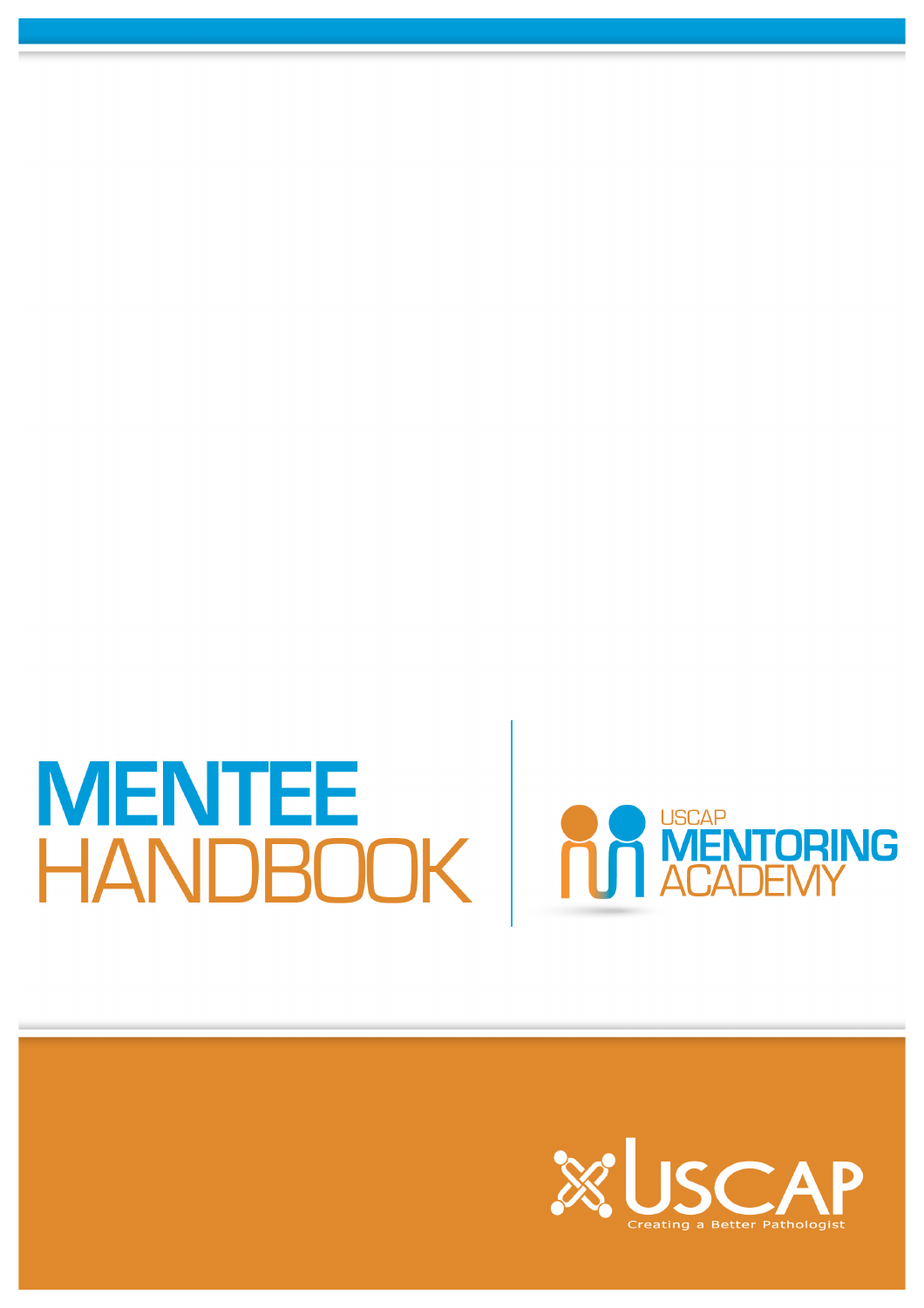

Mentoring is a fundamental human relationship in which one person invests time, energy and expertise to nurture the growth of another person. Mentors are the special people in our lives who help us reach our potential. Mentors may range widely in style—from that of a persistent encourager who boosts our self-confidence to that of a stern taskmaster who teaches us to appreciate excellence in performance—but mentors all share the same sincere care for their mentees.

Mentoring is often spoken about in corporate circles, but mentoring can have an impact much deeper than improved work performance. When a mentor accepts and applies the mentor's wisdom in diverse ways, it can lead to all-encompassing personal growth. During the process, the two work together to discover and develop the mentee's latent abilities and encourage acquisition of knowledge and skills as opportunities arise. The mentor serves as a tutor, counselor, and friend, enabling us to sharpen skills and increase knowledge.

An important note: To gain from mentoring, you have to reach out, grasp, and learn from the mentor's offered wisdom. *You can only experience the benefits of mentoring by assuming ownership of what the mentor has offered and using it appropriately.* 

The following guidelines will help you get the most out of your mentoring relationship.

## **CONTENTS**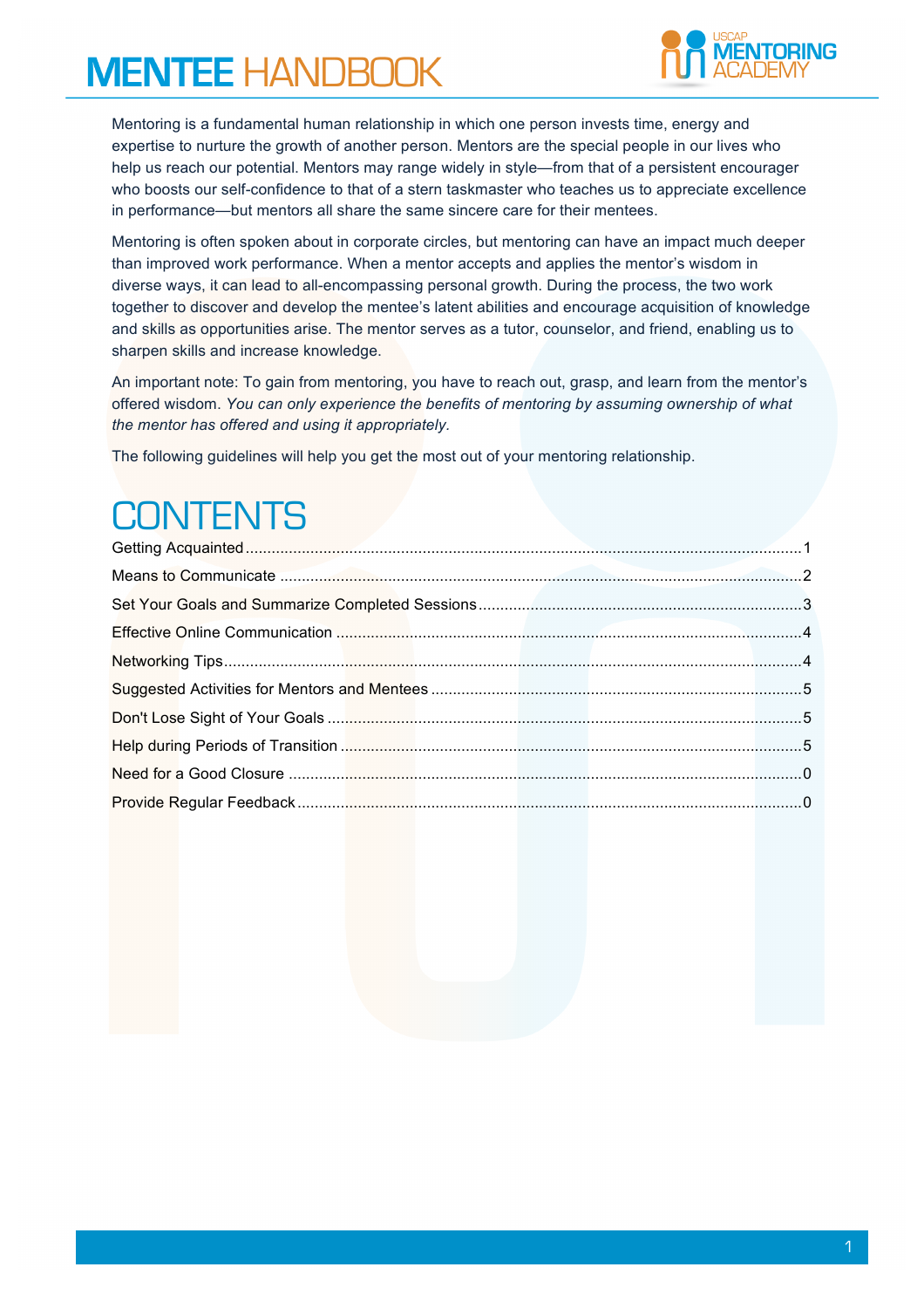

#### GETTING ACQUAINTED

*"Fit and chemistry must be considered when pairing the mentor and the protégé. If the two don't get along, it matters little what each can offer the other in terms of knowledge and skills."*

—Michael Zey, Building a Successful Formal Mentor Program

An important part of getting acquainted is determining compatibility. Schedule a few sessions to get to know each other before setting goals, and alert your admin if you do not feel comfortable interacting with your mentor informally and having intimate discussions on sensitive topics. It is better to discover an imperfect match early on than to waste time in an unproductive relationship.

To begin getting to know each other, online messaging is an unintimidating, flexible approach. Many people find it easier to open up to someone new in writing. Your Mentoring Area includes a messaging component where you can get to know each other, plan meetings, or even discuss progress on tasks and milestones. To break the ice, ask your mentor questions and share a little about yourself, such as:

- $\checkmark$  Jobs, hobbies, and extracurricular activities
- $\checkmark$  Classes you have taken, projects you have worked on, or career-related interests
- $\checkmark$  Your favorite class in college, favorite book, favorite movie, etc.

As you progress to more serious topics, you are also encouraged to voice professional concerns and challenges. If you find it difficult to discuss certain topics in technical terms, try to paraphrase your questions the best you can. You may find these discussions easier face-to-face or on the phone, but online communication can work if you are deliberate and thoughtful. Although it might take several online discussions to clarify a point, your mentor is likely to appreciate your interest and your passion to learn.

### MEANS TO COMMUNICATE

There are various ways in which you can communicate with your mentor. These include:

- $\checkmark$  Email
- $\checkmark$  Discussion boards
- $\checkmark$  Audio or video conversations using Skype
- $\checkmark$  Meeting in person

When in-person interaction is not possible due to distance and time, we strongly encourage you to use the rich online communication mechanisms found in the mentoring portal, including the messaging feature in the Mentoring Area.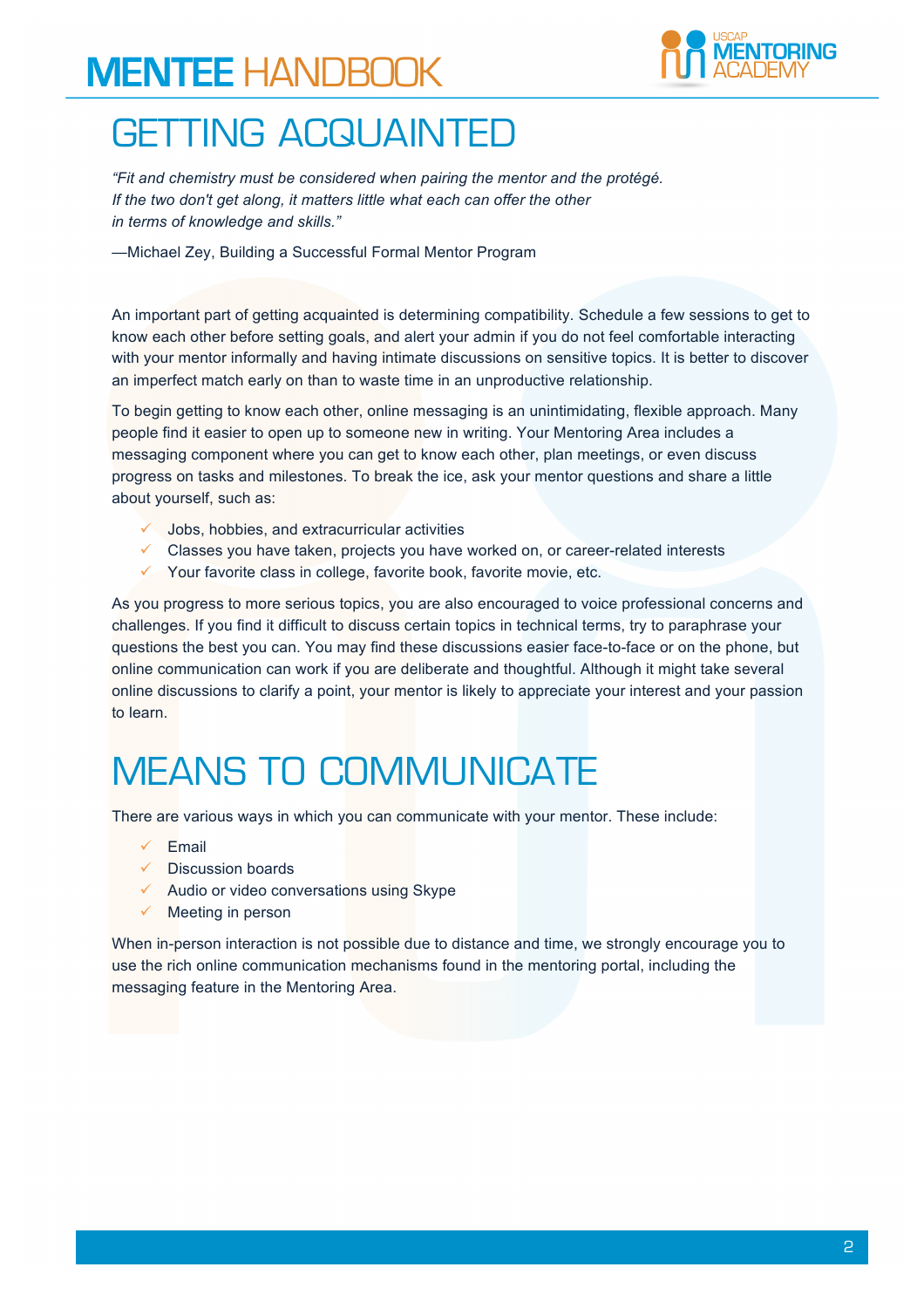

#### SET YOUR GOALS AND SUMMARIZE COMPLETED SESSIONS

To have a successful mentoring relationship you must:

- $\checkmark$  Understand your needs
- $\checkmark$  Set your goals
- $\checkmark$  Convey your needs and goals to your mentor
- $\checkmark$  Discuss how you can accomplish your goals
- $\checkmark$  After completing a discussion session, write a summary to form new action items

For a good start to the first two, answer the following questions:

- ü **What are your goals for this mentoring relationship?** (e.g., competency development, career advancement, leadership skills development, gain knowledge in a particular topic area, etc.)
- ü **How will you know if you reached these goals?** (e.g., improved performance, promoted, attained a new credential, etc.)
- ü **What challenges can you anticipate?** (e.g., availability of advancement opportunities, need to further your formal education, length of time needed to develop a new skill or competency)

Make the best use of your time with your mentor: take the time now to define goals. Make the best use of your time with your mentor: take the time now to **define goals**. Many prospective mentees will be pathologists-in-training (residents, fellows). An invitational program at USCAP's Interactive Learning Center (April 19, 2017) united pathology resident leaders from the Resident Advisory Subcommittee at USCAP and the Resident's Council at ASCP to discuss what pathologists-intraining want and need by the year 2020, a conference entitled **2020 Vision**. The agenda combined education, networking and social interaction. The morning think-tank session explored leadership perspectives, resident wants and needs, social medial and personal branding, and planning for the future. The final session (planning for the future) began with an exchange of ideas at the conference center, then continued with a jeep ride to the San Andreas Fault to stimulate metaphorical discussion "it's our fault...."if we don't achieve our goals, and how to prevent or mitigate the consequent seismic repercussions of not meeting these objectives. The critical areas identified by these discussions are in the spheres of **communication**, **practice**, **leadership** and the **future of pathology** and are summarized below as goal-oriented expectations to supplement your personal and individual goals:

- Resident-specific training for *in-person*, not online communications to facilitate interaction with clinical colleagues and patients
- This training should include cross-cultural awareness, help dispel myths that pathologists avoid interaction, and prepare trainees to advocate for the profession
- Utilize role-play to help trainees work through difficult situations, perhaps in discrete modules
- Provide a source for residents to stay current on practice changes and emerging technology
- Learn billing (including the ethics of billing), coding, and how nomenclature changes by payer annually
- Shadow a laboratory director or lab manager for direct observations of administrative responsibilities and functions
- Early exposure to digital pathology for consultations and diagnostics, personalized medicine and bioinformatics, and to private practice options
- Leadership instructions (non-diagnostic) from accomplished pathologists, referencing "how I got there" and how leadership influences all spheres of professional and personal behaviors
- Understand information transfer and how to manage information overload
- Become positioned to drive computational pathology and informatics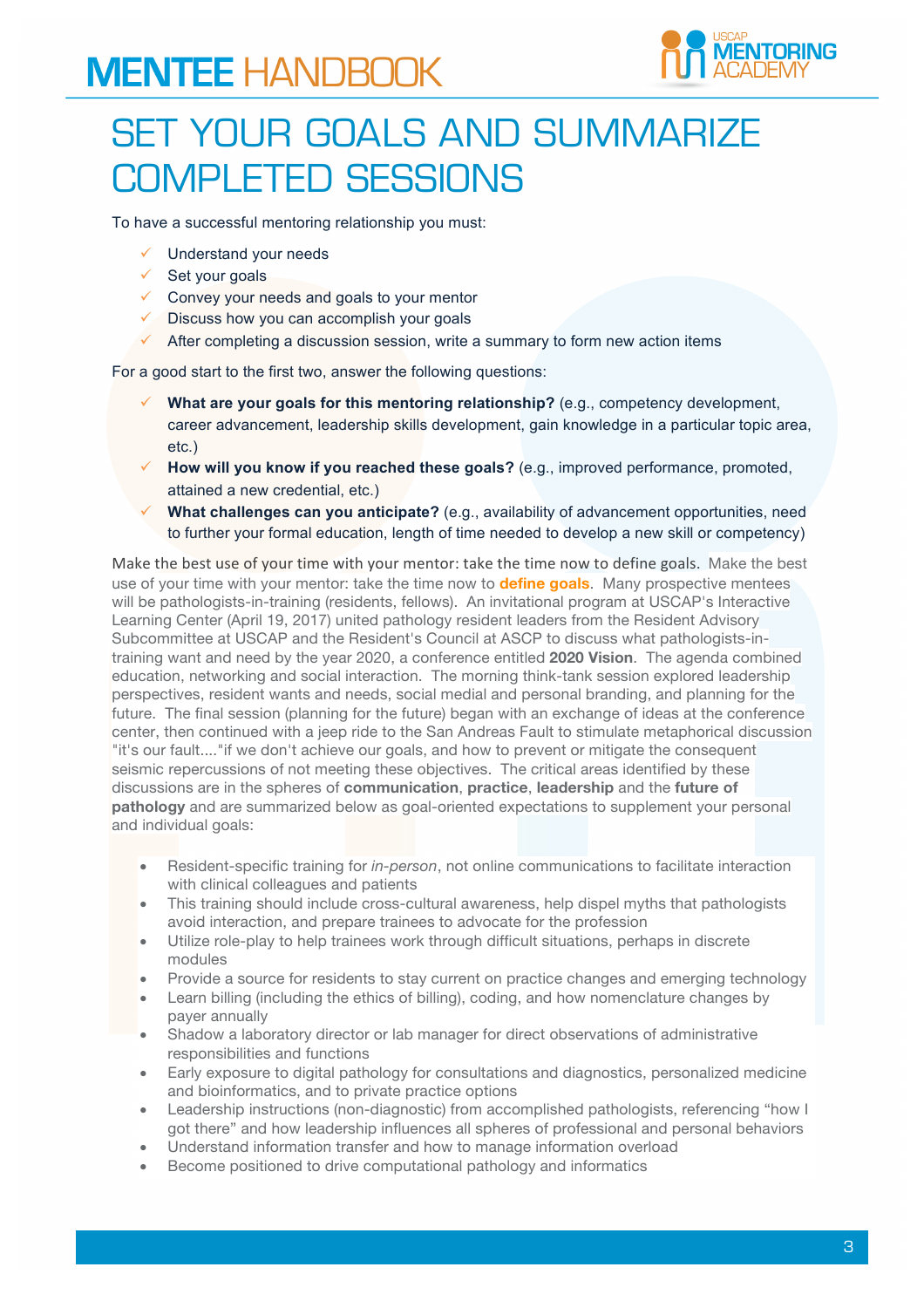

- Learn how to be active participants in the advancement of disruptive innovations/technologies
- Develop a mechanism to meet with and engage medical students to attract them to pathology

## EFFECTIVE ONLINE COMMUNICATION

Communication is a two-way process that includes just about any type of interaction with another person, from subtle to overt. Poor communication can leave us feeling angry or worried.

In person or on the phone, you can use voice modulation, facial expressions, and hand gestures to convey meaning. Because those cues are absent in writing, written communication is a skill and an art. The better people can express themselves, the more the relationship will deepen.

When communicating through writing, the following tips will help prevent miscommunication.

- ü **Use a meaningful subject line—**A good subject line ensures that the recipient recognizes the importance of your message and doesn't delete it accidentally. The subject line should also serve as a summary, conveying a clear idea of the topic you want to discuss.
- ü **Be clear and concise—**Take the time to write clear, concise messages. Correspondingly, if you receive messages that are not clear and concise, take the time to get clarification. Do you clearly understand your mentor's points? If not, provide an opportunity to restate, elaborate or reconsider the intended message.
- ü **Investigate assumptions—** What assumptions may have been made, whether stated explicitly or not? To uncover assumptions and prevent misinterpretations, state your understanding of your mentor's message or ask for clarification.
- **Communicate about communication—It is very important to inform your mentor of your** schedule well in advance. This prevents the unnecessary frustration of a communication breakdown.

Online messaging has its challenges, but it also has advantages in many situations. If you use the messaging section of your Mentoring Connection Area liberally and thoughtfully, you'll be more productive.

# NETWORKING TIPS

Networking is a learned skill that takes time and practice to improve. Your mentor has likely leveraged a network of contacts at various times in life. Learn how your mentor built his or her network. Appreciate the effort that goes into maintaining these quality relationships. If your mentor is willing, ask for an introduction to contacts who may be able to help you reach your goals.

When you approach your mentor or any of his or her contacts, be sure to follow this networking etiquette:

- ü **Ask politely**—When asking for a favor, ask politely. Examples of ways to ask are: "Perhaps you can point me in the right direction," and "Maybe you could help me..."
- $\checkmark$  Follow up—Use the 48-hour rule. Respond to phone messages and emails within 48 hours, and send thank-you or nice-to-meet-you notes or emails after a meeting within 48 hours.
- ü **Mention your referrer**—When calling a person to whom someone referred you, mention your contact's name. For example, "John suggested I contact you about..."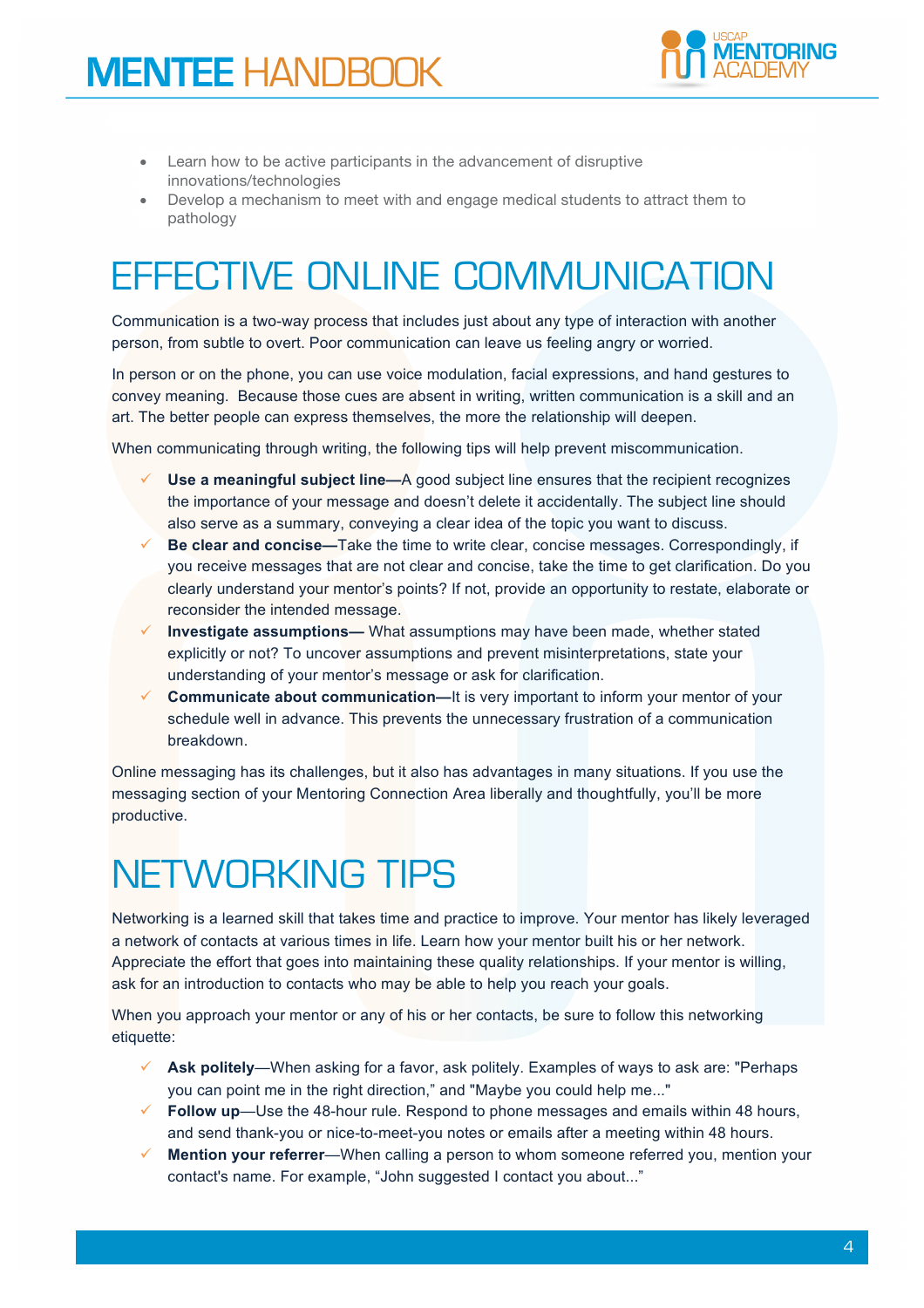

We wish you the very best in building your network of contacts!

#### SUGGESTED ACTIVITIES FOR MENTORS AND MENTEES

Here are some activity ideas if you are planning to meet your mentor in person:

- Meet for lunch and discuss lighthearted topics such as favorite classes, career paths, and hobbies.
- Meet your Mentor's colleagues and expand your network of contacts.
- $\checkmark$  Tour the facilities together or visit some of your favorite places in your city.
- $\checkmark$  Attend cultural and sporting events together.

#### DON'T LOSE SIGHT OF YOUR GOALS

There are likely to be times in your mentoring relationship when progress might stagnate and you need to re-energize. Try the following:

- Revisit your goals. Are you on course?
- $\checkmark$  Could you have done something better? Take responsibility for driving success. Selfactualization and enthusiasm will help you and your partner move forward.
- Do you need to extend the mentoring duration? Evaluate how long you will need to achieve your goals. Set a specific date—time-bounded goals are more likely to be realized.

The point is to continually reaffirm goals and commitment. Your mentor will follow your lead.

#### HELP DURING PERIODS OF **TRANSITION**

As you near the completion of your mentoring partnership, you may wonder whether your takeaways from the mentoring relationship will smooth your transition into future endeavors. You may have some loose ends to tie or some fears about moving on.

We encourage you and your mentor to discuss your transition to life post-partnership. Your mentor may be in a position to help you better prepare for what lies ahead and reduce any anxieties you have about the changes that await.

Nothing can replace experience!